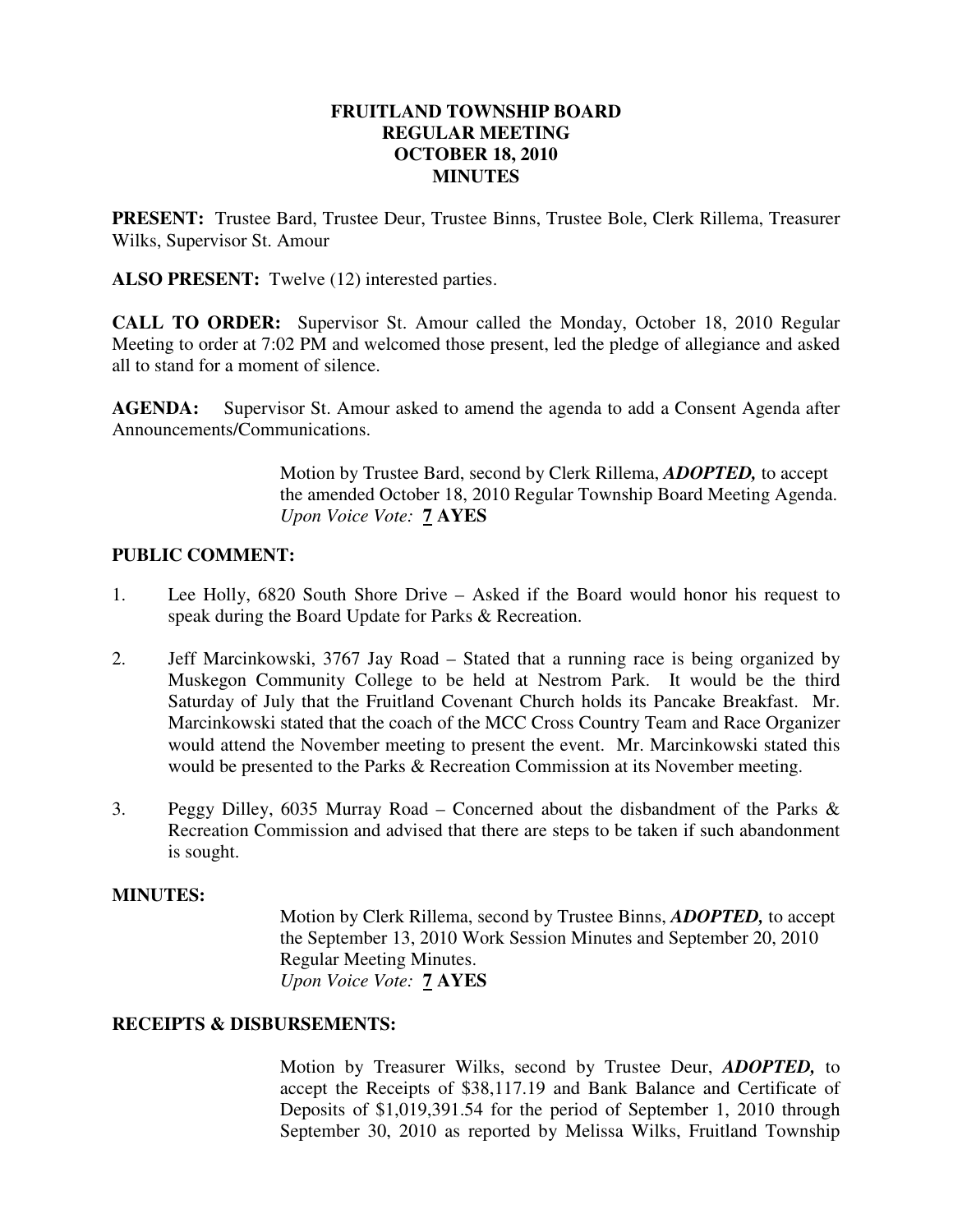Treasurer and approve General Fund 101 Disbursements in the amount of \$41,976.27 for the period of September 1, 2010 through September 30, 2010, as reported by Karolyn Rillema, Fruitland Township Clerk. *Upon Voice Vote:* **7 AYES** 

## **ANNOUNCEMENTS:**

Supervisor St. Amour stated that over 550 are now signed up to receive e-news. Supervisor St. Amour also mentioned that we should take caution because the 2011 State Budget was balanced but was done so with approximately \$1.5 Billion of federal money which is a one time offer. As a result, fiscal year 2012 will have an estimated \$1.6 Billion shortfall which means a broad array of services and compensation will need to be cut – state shared revenue could be lowered again. Supervisor St. Amour asked that if any of the Board of Trustees was interested in attending the free government seminar at the Croton Township Fire Barn on October 21, 2010 with guest speaker, Cliff Bloom, to contact Clerk Rillema. Halloween will be celebrated in Fruitland Township on Sunday, October 31, 2010 from 6:00 PM to 8:00 PM. The WLFA will have a fire truck in the Sandy Lane Neighborhood to pass our goodies and help with safety. The Muskegon County Board of Commissioners passed a resolution supporting the proposed name change of Duck Lake State Park which the Board of Trustees of Fruitland Township did not support. Supervisor St. Amour stated that a survey has been placed on our website regarding Duck Lake. He encouraged all to take the survey. Our ISO Building evaluation has been received and was reported with a slightly higher rating. A thank you goes out to our Building Official Rod Siegel who coordinated the completion of this evaluation. The Muskegon County Road Commission 2010-11 Budget has been received. Fruitland Township has no major primary road projects scheduled but MCRC has money set aside for coordinated efforts with Fruitland on some secondary roads.

## **CONSENT AGENDA:**

Motion by Clerk Rillema, second by Trustee Bard, *ADOPTED,* to appoint Ruth Duncan to replace Mike Bozym as our White Lake Community Library Representative with a term expiring 12/31/2012. *Upon Voice Vote:* **7 AYES** 

# **COMMITTEE/BOARD UPDATES:**

- White Lake Ambulance Authority Trustee Bard stated the WLAA meeting was held on September 29, 2010. There were 190 calls made in September. The board voted to hold meetings every other month at this time. The WLAA is trying to attend more the community events and are still offering the blood pressure clinics at this time at various locations.
- White Lake Fire Authority Treasurer Wilks stated that the WLFA adopted its budget. The quote for the enlarged piping came in at \$3,247.34 which is under the amount of what the Board of Trustees authorized of \$3500.00. The DNRE permit was filed by the WLFA for the dry hydrants. It now appears that Metro Authority funds can be used for both dry hydrants and for cisterns.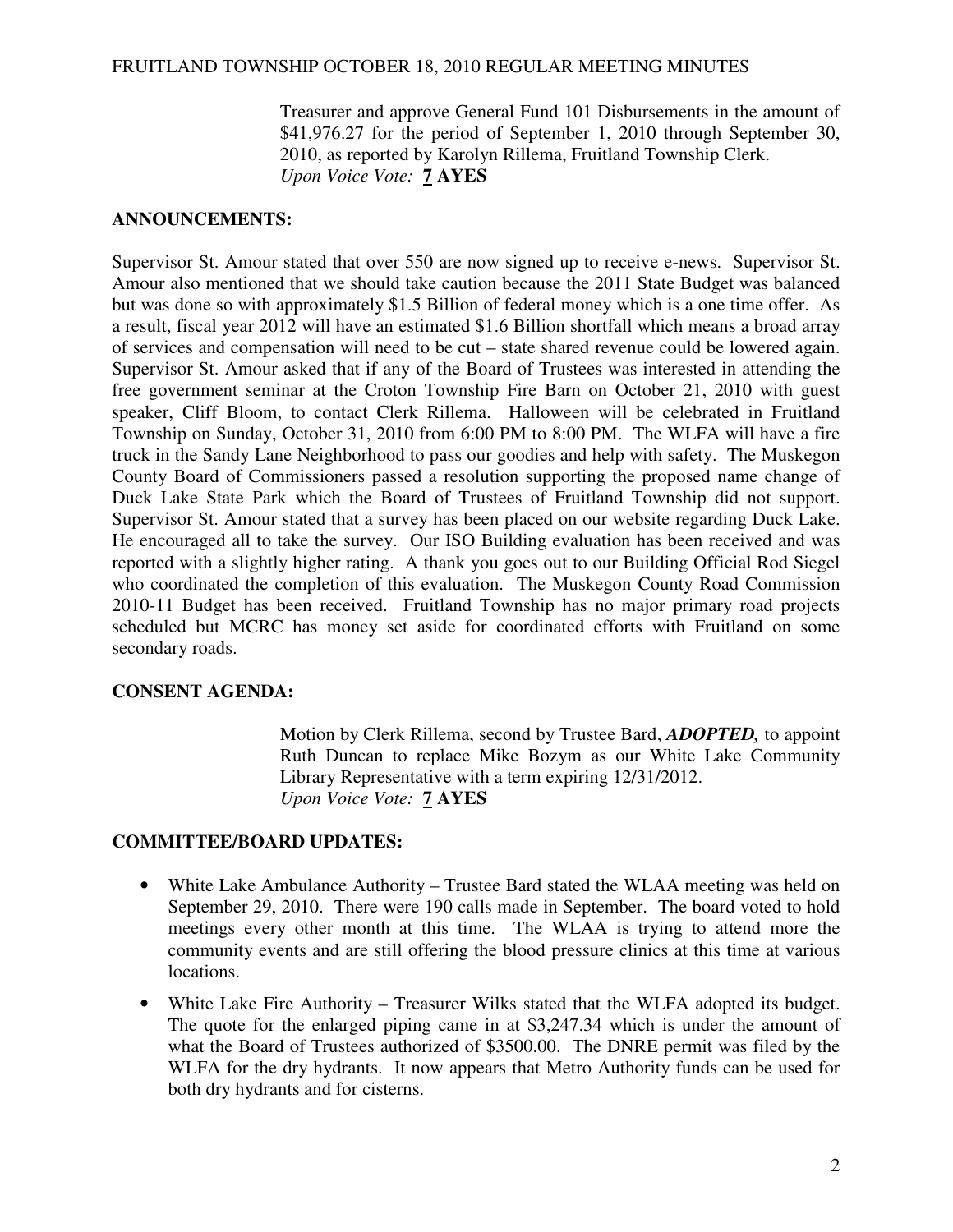• Parks and Recreation Commission – The Master Plan of the Parks & Recreation Commission has been revised by the Board of Trustees and is ready to be sent back to the Parks & Recreation Commission for their review and adoption. A copy was given to Commissioner Marcinkowski who was in attendance. Supervisor St. Amour stated that the playground equipment needs to be transported by him and will be scheduled soon. The remainder of the equipment will be scrapped and proceeds will be split 50/50 with the township and scrap hauler. Supervisor St. Amour will meet with MCRC Engineer Bouman regarding the additional parking request along Scenic Drive near Marcus Park. The Parks & Recreation Commission is finalizing the agreements they authorized at their last meeting. Supervisor St. Amour stated that the Board of Trustees will not be presented these agreements until the Parks & Recreation Commission has reviewed the agreements and all involved parties have signed the agreements. The Parks & Recreation Commission received a letter from Attorney Eklund regarding the steps to be taken if disbandment was to occur.

> Motion by Trustee Deur, second by Trustee Bard, *ADOPTED,* to suspend open floor discussion to allow Dr. Lee Holly to speak.

*Upon Voice Vote:* **7 AYES** 

 Dr. Holly presented the Board of Trustees with information regarding changing the name of the Parks & Recreation Commission to Parks, Recreation and Duck Lake Community Riparian Control Commission which would establish community desired uses, safety, sanitation, environment and health, Duck Lake bottom topography and water flow volumes.

> Motion by Trustee Bole, second by Trustee Bard, *ADOPTED,* to unsuspend open floor discussion.

*Upon Voice Vote:* **7 AYES** 

- Planning Commission Trustee Deur stated that a public hearing is scheduled on November 3, 2010 to discuss height requirements for accessory buildings on certain lot sizes. The Commission appointed Trustee Deur, Sue Hertel and Brian Lernowich to look at zoning and/or regulatory ordinances for dealing with medical marijuana use in the township.
- Zoning Board of Appeals Clerk Rillema stated there was no October meeting.
- Citizen's Advisory Wireless Committee Trustee Deur stated that AzulStar did not receive any grant awards. It appears that Frontier may be our only hope for additional DSL coverage in the area but due to a slowdown in funding no dollars are available until maybe 2011. Discussion with Merit Network, Inc. could result with some interested last mile providers to use their fiber optic network.
- Citizen's Advisory Residential Rental Committee Trustee Deur stated that Attorney Eklund discussed the IPMC with the State of Michigan and has changed his opinion that we are required to enforce the IPMC because of adopting the Building Code. Supervisor St. Amour would like to have a discussion with Rod Siegel, our Building Official regarding enforcement, what to inspect and how complaints are received.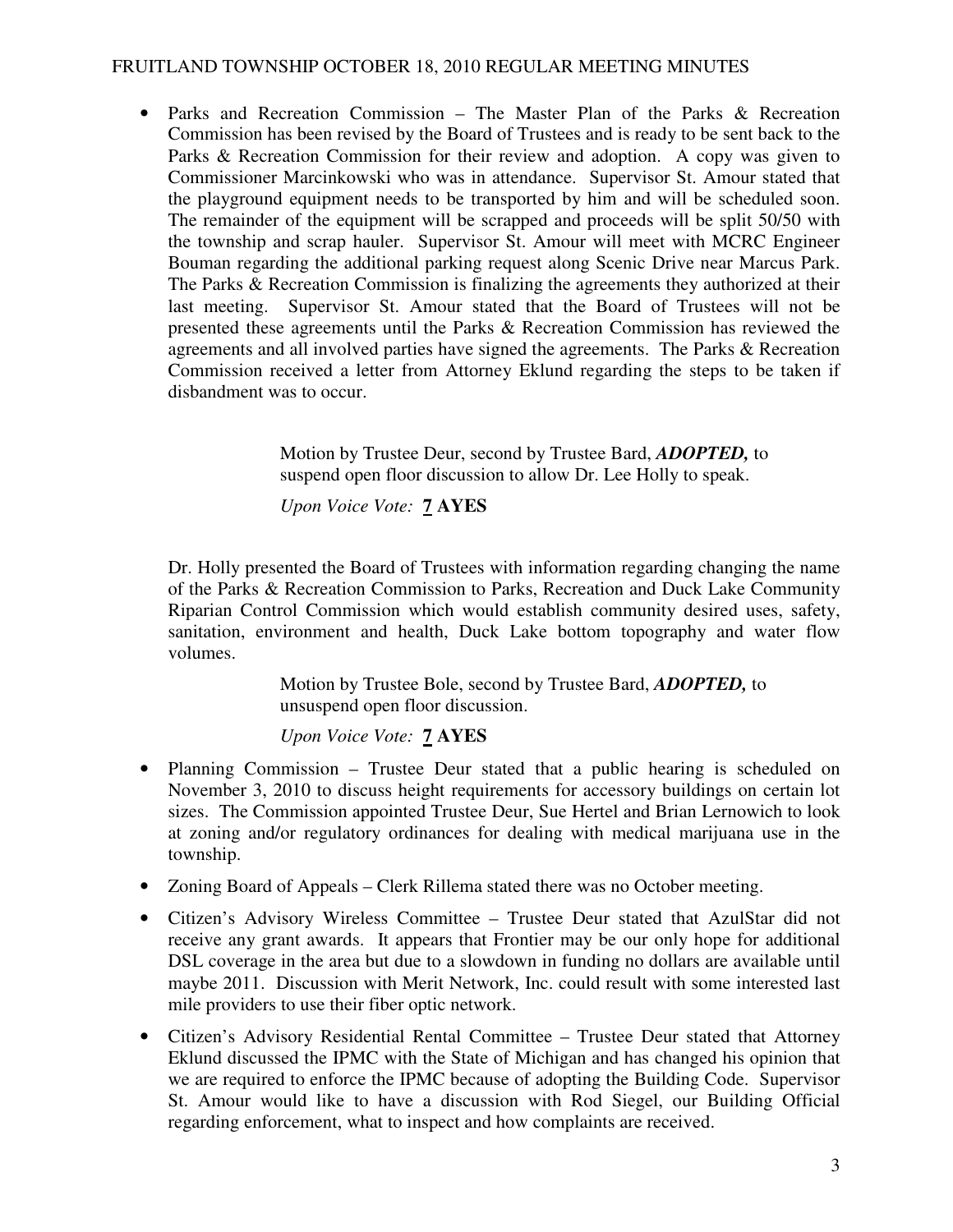- Citizen's Advisory McMillan Road End Committee Supervisor St. Amour stated that this is a placeholder until year end.
- Fred Meijer Berry Junction Rail Trail Supervisor St. Amour received a Recital from the MCRC in regards to contracting with them to construct the trail. Chris Hall, Supervisor of Dalton, is discussing the details of payment with the Green Way Coalition. Applications have been submitted to the Wege Foundation, Frye Foundation and DNRE to help offset the non-covered expenses from the matched dollars.
- White Lake Public Advisory Council Trustee Deur stated that the EPA issued their ruling on the Hooker Chemical site that says no additional purge wells would help in the cleanup as the current purge wells are satisfactory. An conservation easement would be placed on the site so no other development could be built and continued funds from Hooker Chemical would fund research to get the property cleaned up.
- WRLS Blue Ribbon Committee Supervisor St. Amour stated he received an email from Terry Pepper of the Great Lakes Lighthouse and they are not willing to help at this time.
- White Lake Senior Center –

 Motion by Clerk Rillema, second by Trustee Binns, *ADOPTED,* to authorize payment of \$1000.00 to the White Lake Senior Center and allocate the expense to account number 101-101-801.002.

 *Roll Call Vote:* Trustee Bole **AYE,** Treasurer Wilks **AYE,** Clerk Rillema **AYE,** Trustee Binns **AYE,** Trustee Deur **AYE,** Trustee Bard **AYE,** Supervisor St. Amour **AYE**

• WRLS Curator Report – Curator McDonnell reported the admissions and gift shop sales for the period of October 1 – October 18, 2010. One tour group of 43 seniors and the Depot to Depot visited the museum. Four classes of 4<sup>th</sup> graders from Oherli Elementary School in Montague visited the first week of October. Curator McDonnell participated in the Walk Through Time at Goodrich Park in September. Along with help from maintenance employee, Don Underwood, she has been painting the shutters of the museum. A visitor, Bob Sperling, also offered his services to help put back up the shutters with assistance from Don Underwood. A request to make a DVD of the outside and inside tour of the lighthouse to be made available for sale has been received. Curator McDonnell got verbal okay from the Board of Trustees to move forward with this request.

# **OLD BUSINESS:**

- 1. 5623 Murray Road Supervisor St. Amour stated that no word has been received to date from the Appellate Court.
- 2. Condemnation Hearings Supervisor St. Amour stated that 6168 & 6188 Murray Road buildings were demolished. Mr. McGee, neighbor, also mentioned that Press' did a fabulous job in the demolition and was pleased to have the buildings removed.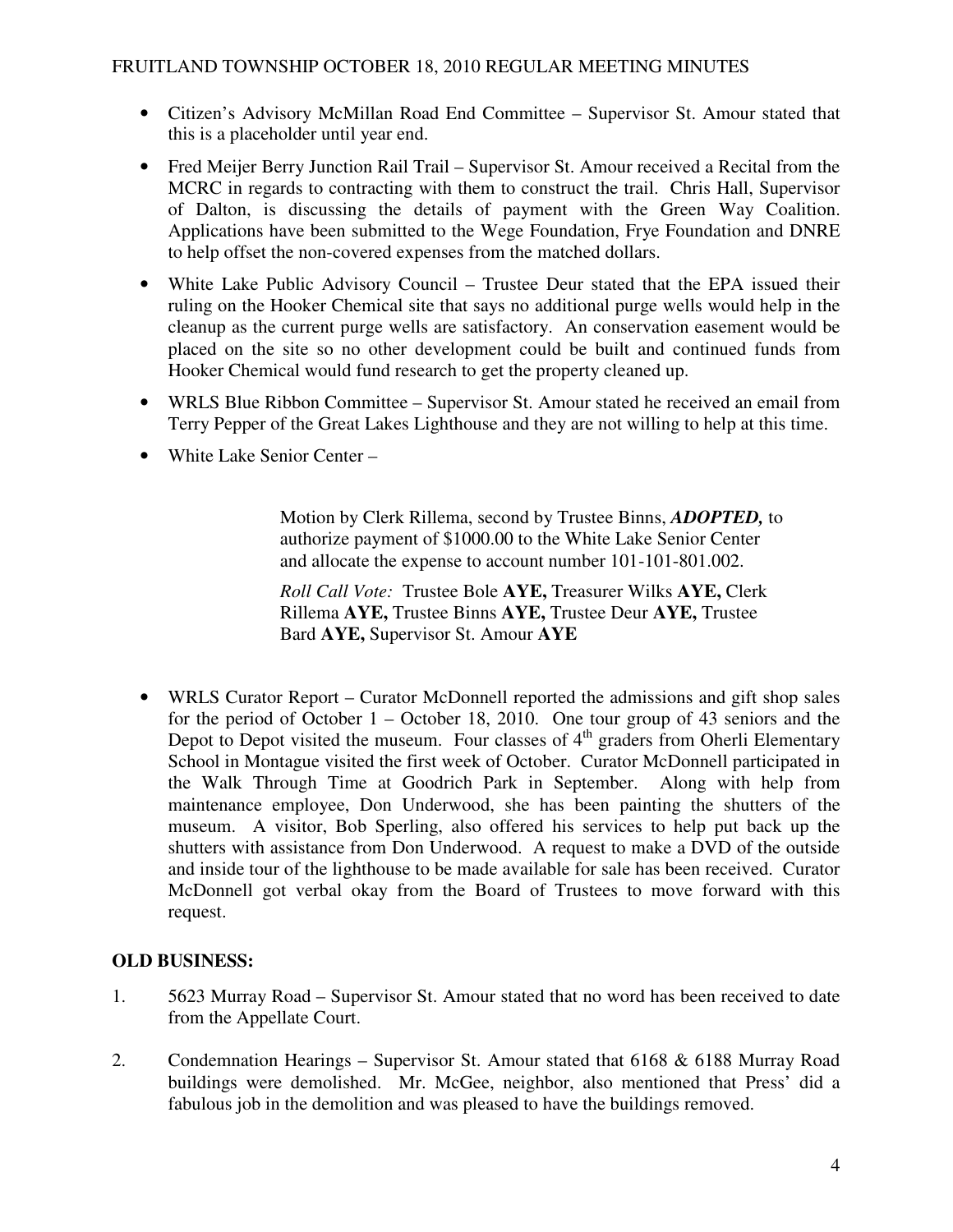- 3. Ordinance Enforcement Supervisor St. Amour stated that the owner of 1490 W. Duck Lake Road pled guilty and has until November 2, 2010 to get his property cleaned up.
- 6. Secretary/Receptionist Position Treasurer Wilks stated that six applicants were interviewed, one candidate was presented to Supervisor St. Amour to conduct his interview but unfortunately she declined. The second candidate was called for an interview with Supervisor St. Amour but also declined. Clerk Rillema, Treasurer Wilks and Trustee Bard will be interviewing additional candidates this week.
- 7. Camera/Recording System –

 Motion by Trustee Bard, second by Treasurer Wilks, *ADOPTED,* to instruct Trustee Bole to purchase the Swann Home & Business Security Monitoring Kit not to exceed \$350.00. *Roll Call Vote:* Trustee Bole **AYE,** Treasurer Wilks **AYE,** Clerk Rillema **AYE,** Trustee Binns **AYE,** Trustee Deur **AYE,** Trustee Bard **AYE,** Supervisor St. Amour **AYE**

8. White River Light Station – Treasurer Wilks reported that she met with Curator McDonnell to review the reports that are provided from the WASP software. The Treasurer is still investigating the accuracy of the reports at this time. A letter from the Michigan State Housing Development Authority was received in regards to grant money available for Michigan Lighthouse Assistance Program (MLAP) with a deadline of November 1, 2010. At this time, no additional projects are scheduled. Trustee Deur inquired if the sidewalk/gutter repair work that was recently done could be reimbursed. Supervisor St. Amour stated it needed to be pre-approved. Attorney Eklund made the changes to the proposal from the Friends of the White River Light Station that Supervisor St. Amour will forward to them for their review in ongoing discussion for future funding of the White River Light Station. Trustee Bard is not in favor of the curator living year round at the museum and would like to follow the deed as it was intended. Trustee Deur stated that he was pleased that the Friends group is willing to coordinate efforts with the township to help fund the White River Light Station. Clerk Rillema stated that she felt this was a timing issue as we do not typically start the budget process for the next year until November/December. Treasurer Wilks was pleased that the Friends were willing to donate money and Trustee Bole felt that the concerns mentioned at the work session were cleaned up in the new proposal prepared by Attorney Eklund. A brief discussion of the board agreed to have Supervisor St. Amour inform the Friends of the White River Light Station that any decision of an agreement going forward would be coordinated with our budget process. Supervisor St. Amour provided a hard copy of the "draft" proposal to Bill Reeves who was in attendance at tonight's meeting.

## **NEW BUSINESS:**

1. Sale of Township Land – Supervisor St. Amour stated that he has not yet been contacted by anyone from the Land Conservancy of West Michigan regarding the possible land sale.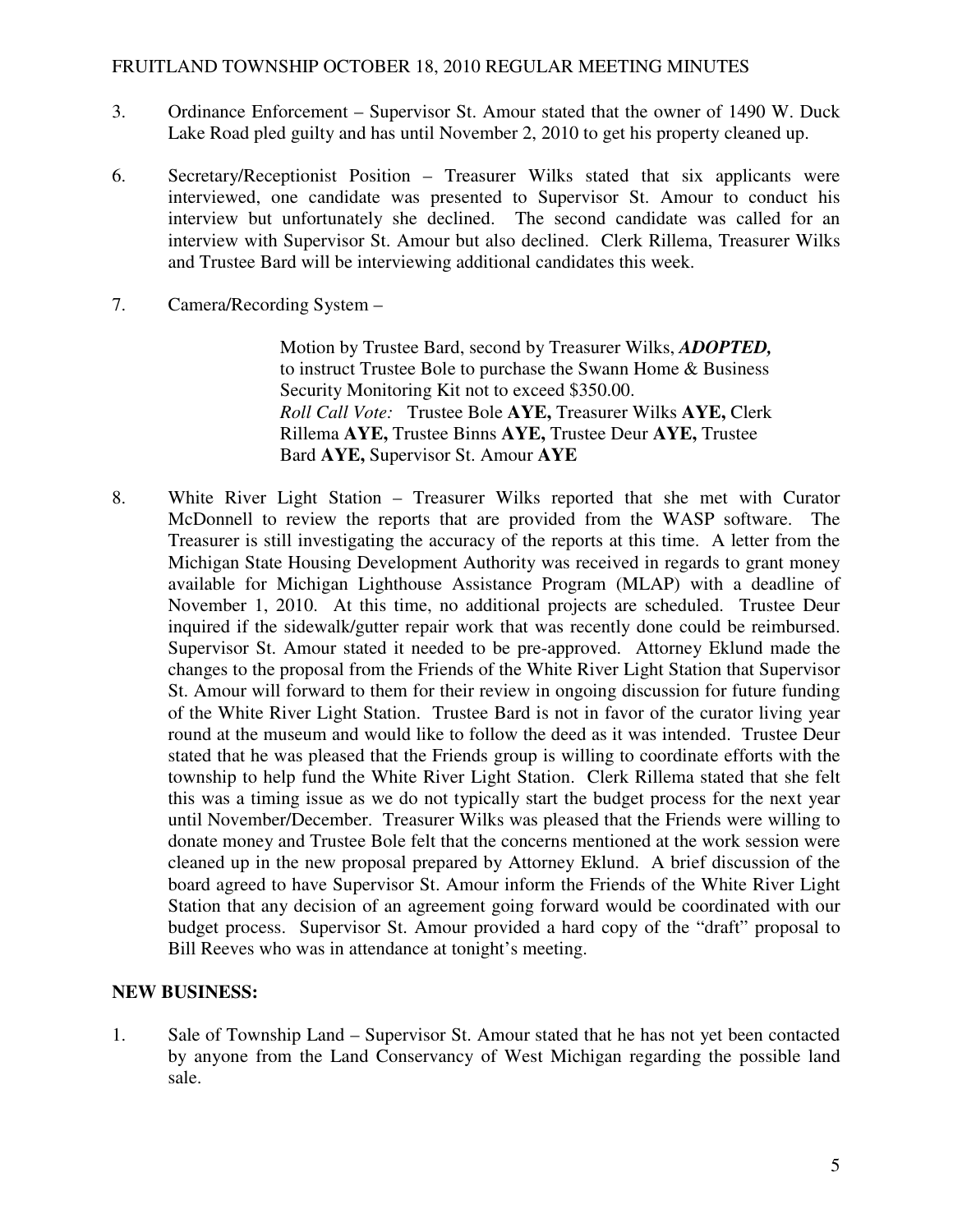| <b>ACCOUNT</b><br><b>NUMBER</b> | <b>DESCRIPTION</b>                   | <b>AMOUNT</b> | <b>INCREASE/</b> | <b>EXPLANATION OF</b><br><b>BUDGET</b> |
|---------------------------------|--------------------------------------|---------------|------------------|----------------------------------------|
| <b>FUND 101</b>                 |                                      |               | <b>DECREASE</b>  |                                        |
| <b>REVENUES</b>                 |                                      |               |                  |                                        |
|                                 | <b>State Education Reimbursement</b> |               |                  |                                        |
| 101-000-447.001                 | Tax                                  | \$<br>462.50  | increase         | under budgeted                         |
| 101-000-573.000                 | <b>Liquor Control</b>                | \$<br>283.85  | increase         | under budgeted                         |
| 101-000-621.000                 | <b>Land Division Fees</b>            | \$<br>400.00  | increase         | under budgeted                         |
| 101-000-622.001                 | Zoning-ZBA                           | \$<br>350.00  | increase         | under budgeted                         |
| 101-000-650.000                 | <b>Museum Admission Fees</b>         | \$<br>956.00  | increase         | under budgeted                         |
| 101-000-651.000                 | Museum Gift Shop Receipts            | \$<br>856.68  | increase         | under budgeted                         |
| 101-000-655.000                 | Museum Grounds Rental Fee            | \$<br>100.00  | increase         | under budgeted                         |
| 101-000-658.000                 | <b>Court Fines</b>                   | \$<br>154.41  | increase         | under budgeted                         |
| 101-000-667.000                 | Township Park Pavilion Rental        | \$<br>90.00   | increase         | under budgeted                         |
| 101-000-675.000                 | <b>Reimbursements Other</b>          | \$<br>410.93  | increase         | under budgeted                         |
|                                 |                                      | \$4,064.37    |                  |                                        |
| <b>FUND 101</b>                 |                                      |               |                  |                                        |
| <b>APPROPRIATIONS</b>           |                                      |               |                  |                                        |
| 101-101-724.000                 | Postage                              | \$<br>183.92  | increase         | under budgeted                         |
| 101-101-956.000                 | Miscellaneous                        | \$<br>368.77  | increase         | under budgeted                         |
| 101-191-801.000                 | Contracting                          | \$<br>230.50  | increase         | under budgeted                         |
| 101-253-956.000                 | Miscellaneous                        | \$<br>5.21    | increase         | under budgeted                         |
| 101-526-956.000                 | <b>Miscellaneous</b>                 | \$<br>16.42   | increase         | under budgeted                         |
|                                 |                                      | \$<br>804.82  |                  |                                        |
| <b>FUND 120</b>                 |                                      |               |                  |                                        |
| <b>REVENUES</b>                 |                                      |               |                  |                                        |
| 120-000-664.000                 | <b>Interest on Deposits</b>          | \$1,553.93    | increase         | under budgeted                         |
|                                 |                                      |               |                  |                                        |
| <b>FUND 150</b>                 |                                      |               |                  |                                        |
| <b>REVENUES</b>                 |                                      |               |                  |                                        |
| 150-000-664.000                 | Interest on Deposits                 | \$<br>106.06  | increase         | under budgeted                         |

2.  $2^{nd}$  Qtr Budget Amendments –

 Motion by Clerk Rillema, second by Trustee Binns, *ADOPTED,* to instruct Clerk Rillema to make the  $2<sup>nd</sup>$  quarter budget amendments as prepared.

*Upon Voice Vote:* **7 AYES** 

3. Investment Policy – Treasurer Wilks stated that she would like to add Capitol National Bank to our depositories for Fruitland Township to stay below the threshold of the FDIC amount of \$250,000.00.

> Motion by Treasurer Wilks, second by Trustee Deur, *ADOPTED,* to instruct Treasurer Wilks to add Capitol National Bank to our depositories for Township Funds, Resolution 2010-13. *Upon Voice Vote:* **7 AYES**

4. P.I.N.S Property Check Form – Supervisor St. Amour found information that Fruitland Township participates in the program which offers homeowners the ability to complete a form to be given to the Muskegon County Sheriffs Department for household checks while residents are away for extended periods of time. Deputy Ashker was present in the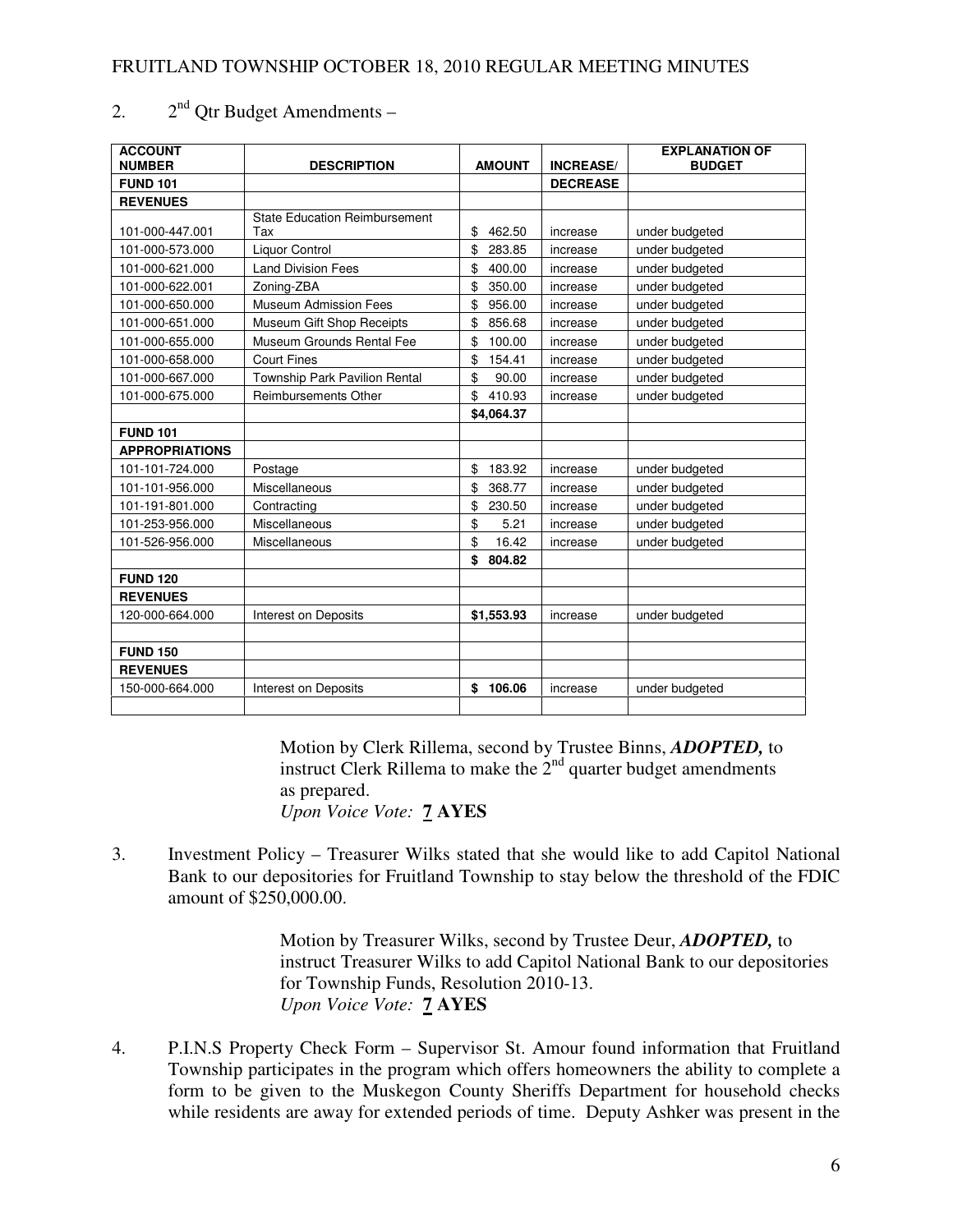audience and confirmed that did exist. Trustee Bard has agreed to help get this program re-implemented in Fruitland Township.

5. Merit Network, Inc. –

 Motion by Trustee Deur, second by Trustee Bole, *ADOPTED,* that in accordance with provisions of the METRO Act, he moved to instruct the Clerk to authorize Merit Network, Inc., permission to use the rights-of way for fiber-optic infrastructure along Whitehall Road, accept the \$500.00 application fee, and at her discretion, to complete either the bilateral form for the permit for review every five (5) years, or the unilateral form for a 15 year term and 3 five year renewals. Such action by the Clerk shall be taken no later than November 6, 2010. *Upon Voice Vote:* **7 AYES** 

6. MTA Annual Conference –

 Motion by Clerk Rillema, second by Trustee Binns, *ADOPTED,* to authorize Trustee Deur to attend the MTA  $58<sup>th</sup>$  Annual Educational Conference & Expo in January 2011 for all days not to exceed \$310.00. I also move to authorize Treasurer Wilks, Clerk Rillema and Supervisor St. Amour to attend the MTA  $58<sup>th</sup>$  Annual Educational Conference & Expo on January 27, 2011, at a rate not to exceed \$1300.00 which includes room accommodations and meal allowance. *Roll Call Vote:* Trustee Bard **AYE**, Trustee Deur **AYE**, Trustee Binns **AYE**, Clerk Rillema **AYE**, Treasurer Wilks **AYE**, Trustee Bole **AYE**, Supervisor St. Amour **AYE**

7. Building Department – Request for two books

 Motion by Clerk Rillema, second by Trustee Bard, *ADOPTED,* to authorize the purchase of the 2009 Michigan Plumbing Code and 2009 Michigan Mechanical Code at a cost of \$124.00 for the Building Department of Fruitland Township. *Roll Call Vote:* Clerk Rillema **AYE**, Treasurer Wilks **AYE**, Trustee Bole **AYE**, Trustee Binns **AYE**, Trustee Deur **AYE**, Trustee Bard **AYE**, Supervisor St. Amour **AYE**

8. Board Comments – Clerk Rillema was concerned about Curator McDonnell's mention of a visitor helping hang shutters which was already a dangerous task of our maintenance staff. She also mentioned that the November 2, 2010 Election is approaching.

# **ADJOURNMENT:**

Motion by Treasurer Wilks, second by Trustee Bard, *ADOPTED,*  to adjourn the October 18, 2010 Regular Meeting of the Township of Fruitland at 8:35 PM. *Upon Voice Vote:* **7 AYES**